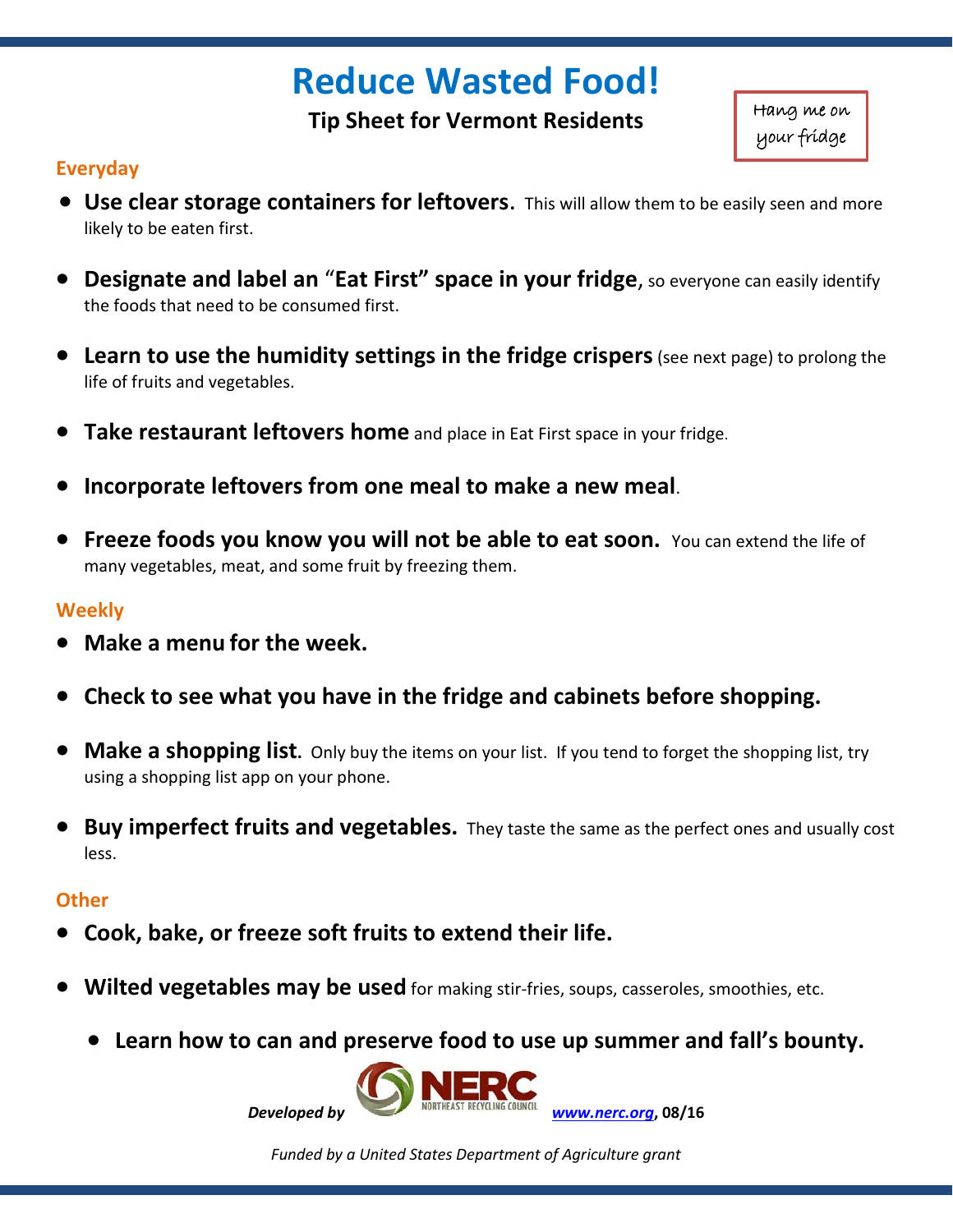

# **Use Your Fridge to Reduce Wasted Food**

**Top & Middle Shelves = Most Consistent Temperatures** – store milk and other perishables

**Bottom Shelf = Coldest Area** – store defrosted or fresh meat and eggs

**Door = Warmest Area** – store non-perishables

**Photo fro[m Flickr](https://www.flickr.com/photos/averagejane/2427502287)**

Hang me on your fridge

# **Crisper Settings Make a Difference**

Crispers are the two bottom drawers of your fridge. Crisper settings can be used to increase the life of vegetables and fruits.

The **High-Humidity** setting is for vegetables and fruits that need moisture, such as:

| <b>Broccoli</b> | Carrots      |
|-----------------|--------------|
| Cauliflower     | Cucumbers    |
| Eggplant        | Green beans  |
| <b>Herbs</b>    | Leafy greens |
| Peas            | Peppers      |
| Summer squash   | Zucchini     |





The **Low Humidity** setting is for fruits and vegetables that aren't sensitive to moisture and for those that produce ethylene gas (ripening gas), such as:

> Apples Avocados Kiwi Mangoes Melons Pears Summer fruit (nectarines, peaches and plums)

**Freeze vegetables and fruits (bananas and berries) you know you can't consume.**



# **Compost spoiled and rotten foods.**



Go to [VT Districts, Alliances & Towns](http://dec.vermont.gov/waste-management/solid/local-districts) [\(http://dec.vermont.gov/waste](http://dec.vermont.gov/waste-management/solid/local-districts)[management/solid/local-districts\)](http://dec.vermont.gov/waste-management/solid/local-districts) to find your town's contact for composting.